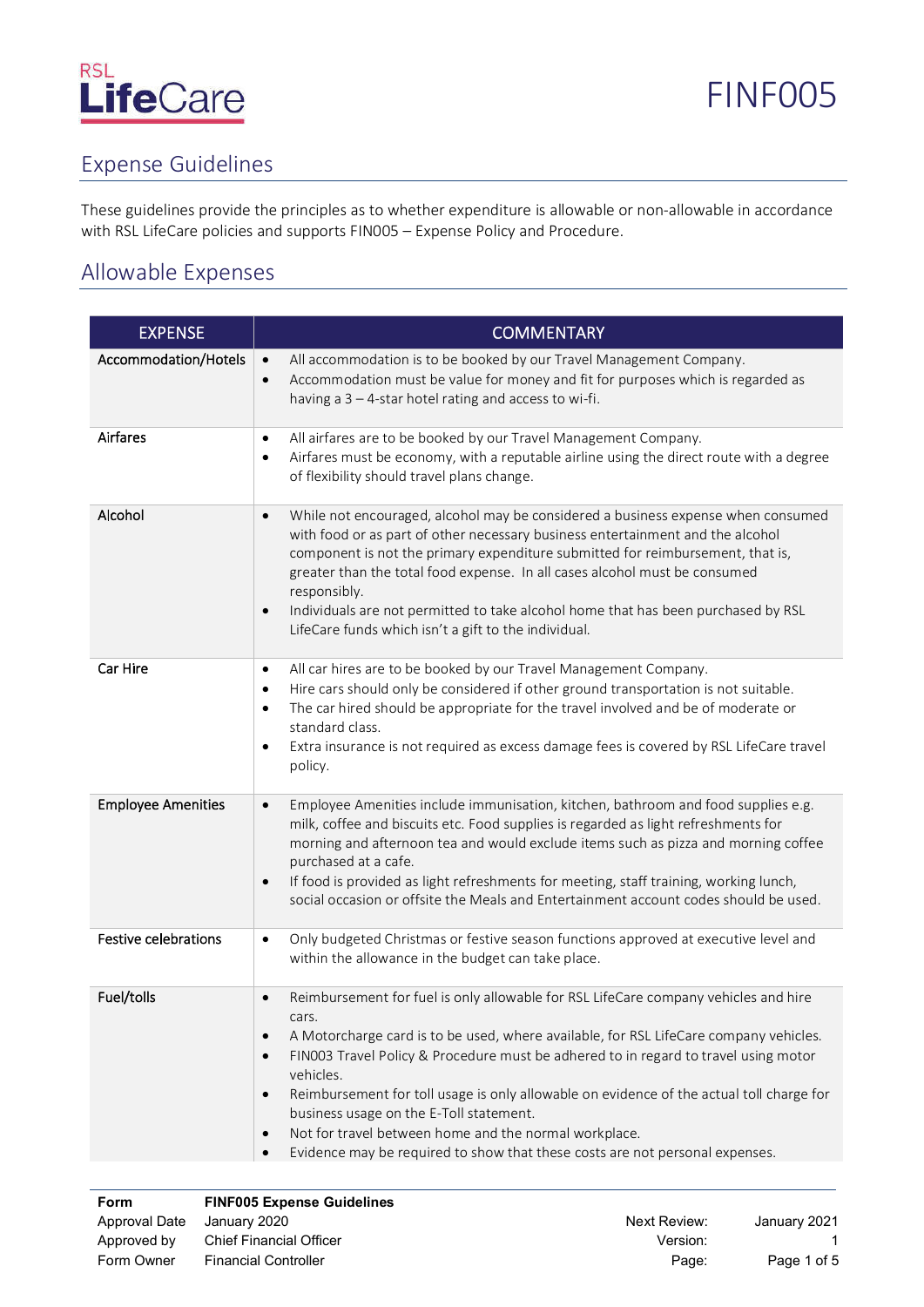### FINF005

| <b>EXPENSE</b>                            | <b>COMMENTARY</b>                                                                                                                                                                                                                                                                                                                                                                                                                                                                                                                                                                                                                                                                                                                                                                                                                                                                                                                                                                                                                                                                                                                                                                                                                                                                                                                                                                                                                                                                                                                                                                                                          |  |  |
|-------------------------------------------|----------------------------------------------------------------------------------------------------------------------------------------------------------------------------------------------------------------------------------------------------------------------------------------------------------------------------------------------------------------------------------------------------------------------------------------------------------------------------------------------------------------------------------------------------------------------------------------------------------------------------------------------------------------------------------------------------------------------------------------------------------------------------------------------------------------------------------------------------------------------------------------------------------------------------------------------------------------------------------------------------------------------------------------------------------------------------------------------------------------------------------------------------------------------------------------------------------------------------------------------------------------------------------------------------------------------------------------------------------------------------------------------------------------------------------------------------------------------------------------------------------------------------------------------------------------------------------------------------------------------------|--|--|
| Gifts                                     | As an overarching principle, gifts should not be cash or cash equivalents. If gift<br>$\bullet$<br>vouchers are given, they should be specific for the occasion - not supermarket or liquor<br>store vouchers.<br>A gift for a departing employee, either terminating or retiring, the amount should be<br>$\bullet$<br>reasonable, equitable and commensurate with length of service, nature of the position<br>and conditions of the departure. An amount of \$25 per year of service (to a maximum<br>of \$300) is reasonable and the gift should be arranged by the relevant manager. In<br>addition, a farewell function of modest value may be arranged for the same value<br>based on sound judgement and the number of people attending, approved by the<br>relevant executive manager.<br>A gift to a staff member for a significant professional accomplishment such as a<br>$\bullet$<br>promotion, professional award, recognition of outstanding effort or significant personal<br>event such as the birth of a child or death of a family member where the value is<br>limited to \$100 (GST inclusive) and must be approved by a General Manager or above.<br>A gift of modest value may be given to an individual not employed by RSL LifeCare in<br>$\bullet$<br>recognition of an event. Any show of appreciation should be consistent with RSL<br>LifeCare policy, should not exceed \$100 (GST inclusive) and must be approved by a<br>General Manager or above.                                                                                                                                       |  |  |
| Laundry/dry cleaning                      | Allowable when travelling on business related travel where the journey exceeds five (5)<br>$\bullet$<br>nights. The expense must be modest and reasonable.                                                                                                                                                                                                                                                                                                                                                                                                                                                                                                                                                                                                                                                                                                                                                                                                                                                                                                                                                                                                                                                                                                                                                                                                                                                                                                                                                                                                                                                                 |  |  |
| Meals/entertainment                       | Food and beverage expenses are allowable when provided for legitimate RSL LifeCare-<br>$\bullet$<br>related business reasons and are 'reasonable' based on sound judgement, nature of the<br>event, the number of people attending and in accordance with FIN005 Expense Policy &<br>Procedure and FIN003 Travel Policy and Procedure.<br>Coffee or lunch meetings with colleagues are not an allowable expense unless they are<br>$\bullet$<br>attending to RSL LifeCare business and include meeting with people from another<br>organisation.<br>With respect to providing food and beverage during work-related meetings, organisers<br>$\bullet$<br>of meetings should take appropriate steps to ensure that where possible meetings are<br>not held over meal times (such as early mornings, 12noon to 2pm, or after 6pm) but if<br>schedules require it, the cost of the meal or beverages is an allowable expense in line<br>with the principles, that is necessary, reasonable and appropriate.<br>It is regarded as appropriate to provide food and beverage if the duration of working<br>meeting is more than 4hrs.<br>If the meal is used as a reward, morale booster for colleagues or for entertaining,<br>$\bullet$<br>travelling/visiting colleagues, these situations must be modest and non-repetitive in<br>nature.<br>As a rule, spouse/partner meals are not reimbursable.<br>$\bullet$<br>In all cases, a list of attendees including titles, total number of attendees, and the<br>٠<br>business purpose of the meeting must be provided along with tax invoices for the<br>expense to be covered. |  |  |
| Non RSL LifeCare<br>issued Mobile charges | Where staff have a claim for the costs of reasonable and genuine business use of their<br>$\bullet$<br>personal mobile communication devices, they may submit a request for reimbursement<br>for approval by their manager. The claim should be limited to the business use element<br>of the charge.<br>The supporting information should be the mobile statement and have highlighted the<br>$\bullet$<br>business use charges or a reasonable percentage of the total charge where on a plan as<br>agreed with your Manager.                                                                                                                                                                                                                                                                                                                                                                                                                                                                                                                                                                                                                                                                                                                                                                                                                                                                                                                                                                                                                                                                                            |  |  |

| Next Review: | January 2021 |
|--------------|--------------|
| Version:     |              |
| Page:        | Page 2 of 5  |
|              |              |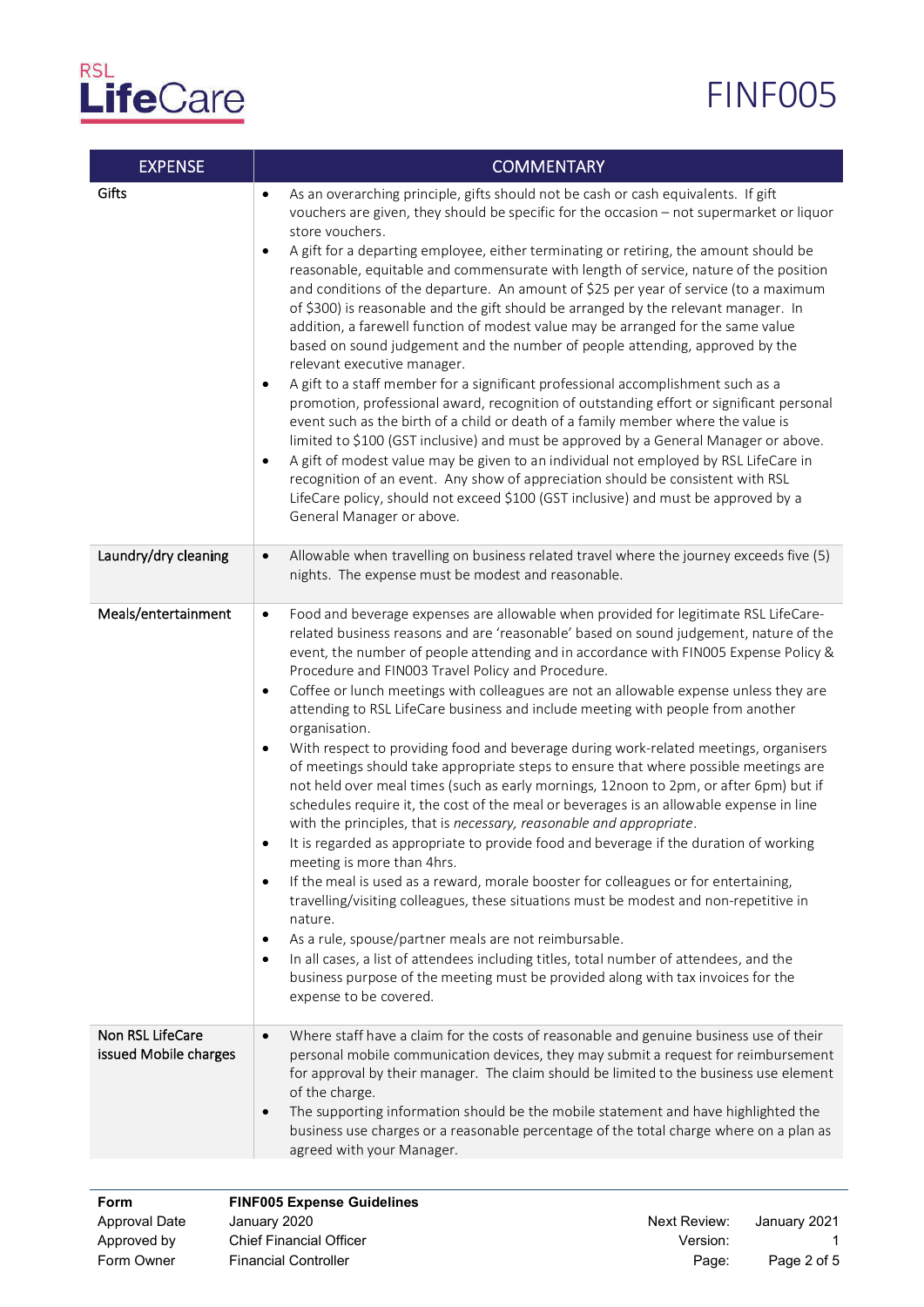| <b>EXPENSE</b>                                                        | <b>COMMENTARY</b>                                                                                                                                                                                                                                                                                                                                                                                                                                                                                                                                                                |  |
|-----------------------------------------------------------------------|----------------------------------------------------------------------------------------------------------------------------------------------------------------------------------------------------------------------------------------------------------------------------------------------------------------------------------------------------------------------------------------------------------------------------------------------------------------------------------------------------------------------------------------------------------------------------------|--|
|                                                                       | Where staff are on a personal monthly plan and use the personal phone for business<br>$\bullet$<br>purposes (and do not have a business issued mobile device), no more than 75% of the<br>plan can be claimed from the business, up to a value of \$X.                                                                                                                                                                                                                                                                                                                           |  |
| Parking                                                               | Parking at approved airport or other parking stations where this is a lower cost option<br>$\bullet$<br>than taxis and when it is related RSL LifeCare business. No valet parking is allowable.<br>No parking expenses at RSL LifeCare Head Office can be incurred without General<br>manager approval. No parking expenses for an employee's at their main office location<br>are allowable. Note: evidence may be required to substantiate the lower cost.                                                                                                                     |  |
| Printing and stationery                                               | There are several supplier arrangements in place with providers, e.g. WINC, our<br>$\bullet$<br>preferred supplier for all printing and stationery.<br>Emergency purchases of stationary outside of supplier arrangements should be<br>$\bullet$<br>avoided.                                                                                                                                                                                                                                                                                                                     |  |
| Professional<br>Association<br>Memberships                            | Except for registered nurses and allied support staff, where staff members are required<br>$\bullet$<br>to remain accredited in order to fulfil the responsibilities of their role and limited to one<br>per year.                                                                                                                                                                                                                                                                                                                                                               |  |
| Public transport                                                      | When travelling for RSL LifeCare related business<br>$\bullet$                                                                                                                                                                                                                                                                                                                                                                                                                                                                                                                   |  |
|                                                                       | Opal Cards and associated "top-ups" will not be reimbursed<br>$\bullet$<br>Evidence of journey (e.g. ticket, journey and cost on statement) is required.<br>$\bullet$                                                                                                                                                                                                                                                                                                                                                                                                            |  |
|                                                                       |                                                                                                                                                                                                                                                                                                                                                                                                                                                                                                                                                                                  |  |
| Professional<br>Subscriptions,<br><b>Publications and</b><br>Journals | Where related to the staff member's responsibility and intended to increase business<br>$\bullet$<br>or educational knowledge. A limit of one modest subscription per year to a maximum<br>of \$200.<br>Justification of benefits and outcomes of the subscription must be submitted for<br>$\bullet$<br>approval by manager before subscription is initiated.                                                                                                                                                                                                                   |  |
|                                                                       |                                                                                                                                                                                                                                                                                                                                                                                                                                                                                                                                                                                  |  |
| Seminars, Conferences<br>& Training                                   | This is provided offsite and is usually a training event, exhibition, conference, seminar<br>$\bullet$<br>or networking event that is provided by an external party.<br>All external seminars must be booked in accordance with GMPR07 Education<br>$\bullet$<br>Opportunities - External and Manager approval is required.<br>To attend external seminars, conferences and training there may be associated costs<br>$\bullet$<br>such as food and travel costs. Food costs are to be coded to Meals and Entertainment -<br>No FBT and travel cost to Travel and Accommodation. |  |
| <b>Sundry Expenses</b>                                                | The sundries account should not include costs incurred on behalf of residents.<br>$\bullet$<br>Other common coding errors include: Computer suppliers, gifts to staff and non-<br>$\bullet$<br>employees, food items, subscriptions, equipment repairs, office supplies and building<br>maintenance.<br>The sundries accounts should only be used for unique transactions not able to be<br>٠<br>categorised elsewhere e.g. donation                                                                                                                                             |  |
| Taxis/uber                                                            | When travelling for RSL LifeCare business on an ad hoc basis<br>$\bullet$                                                                                                                                                                                                                                                                                                                                                                                                                                                                                                        |  |
|                                                                       | Corporate cars and limousines are not permitted<br>$\bullet$                                                                                                                                                                                                                                                                                                                                                                                                                                                                                                                     |  |
|                                                                       | Staff members who regularly use taxis/uber should utilise RSL LifeCare's corporate<br>$\bullet$<br>accounts for taxis and uber.                                                                                                                                                                                                                                                                                                                                                                                                                                                  |  |
| Vaccinations                                                          | Allowable only in accordance with the annual RSL LifeCare vaccination program.<br>$\bullet$                                                                                                                                                                                                                                                                                                                                                                                                                                                                                      |  |

| Form          | <b>FINF005 Expense Guidelines</b> |              |              |
|---------------|-----------------------------------|--------------|--------------|
| Approval Date | January 2020                      | Next Review: | January 2021 |
| Approved by   | Chief Financial Officer           | Version:     |              |
| Form Owner    | <b>Financial Controller</b>       | Page:        | Page 3 of 5  |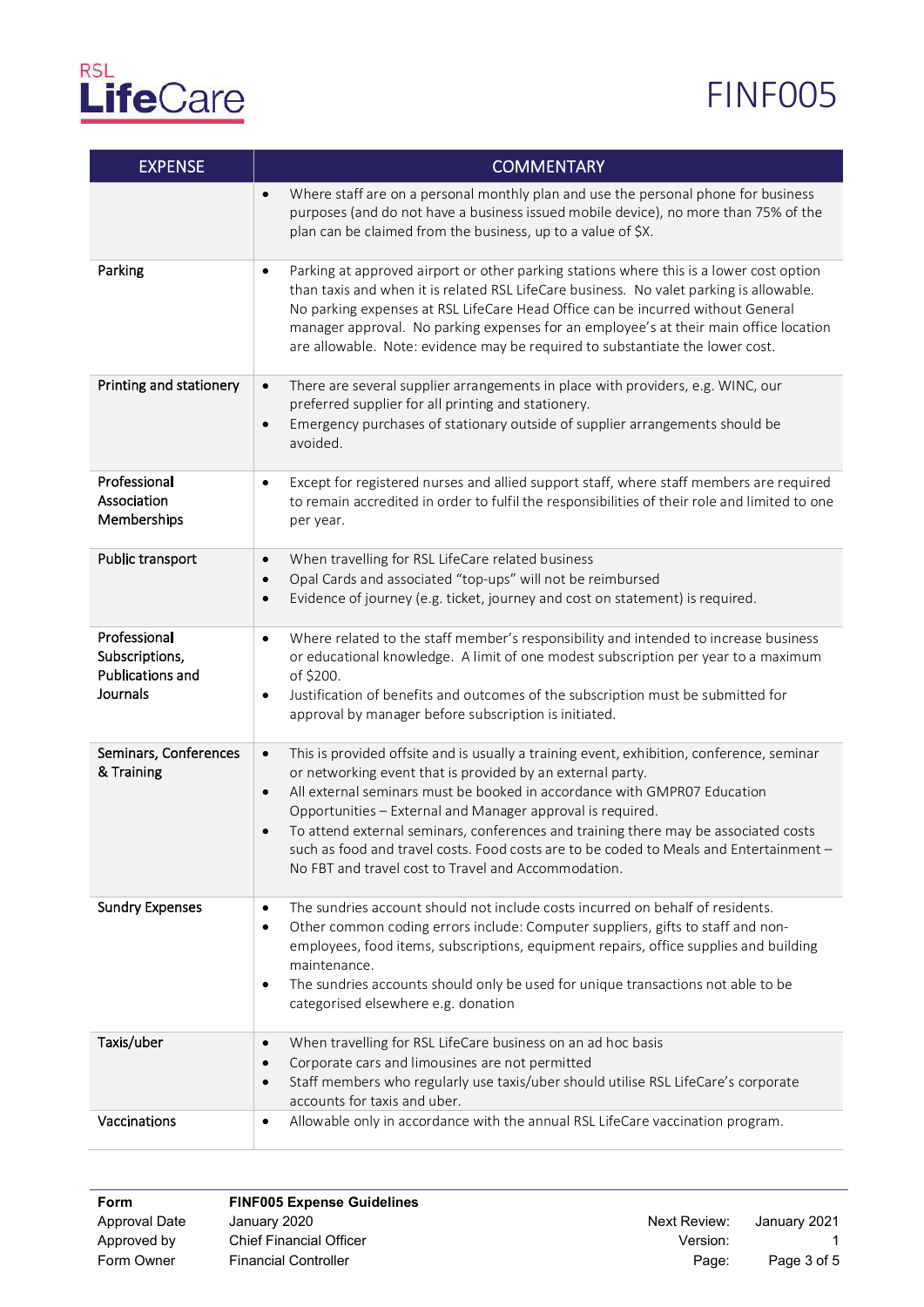



#### Non-Allowable Expenses

| <b>EXPENSE</b>                                                            | <b>COMMENTARY</b>                                                                                                                                                                                                                                                                                                      | <b>EXCEPTION</b>                                                                                                                                                                                                                                 |  |
|---------------------------------------------------------------------------|------------------------------------------------------------------------------------------------------------------------------------------------------------------------------------------------------------------------------------------------------------------------------------------------------------------------|--------------------------------------------------------------------------------------------------------------------------------------------------------------------------------------------------------------------------------------------------|--|
| Communications costs for staff<br>member's residence                      | For example, home internet, virus<br>protection, software and hardware not<br>provided by RSL LifeCare.<br>This is a personal cost.                                                                                                                                                                                    | When approved by IT Team and<br>executive.                                                                                                                                                                                                       |  |
| eToll tags                                                                | This is a personal cost.                                                                                                                                                                                                                                                                                               | Reimbursement for toll usage is only<br>allowable on evidence of actual toll<br>charge for business usage - evidence<br>required.<br>Company issued eTags are only for<br>use in company vehicles as approved<br>by the Chief Financial Officer. |  |
| Fees on personal credit cards                                             | Annual fees on personal credit cards are<br>not reimbursable, even if the card is used<br>for business purposes.                                                                                                                                                                                                       |                                                                                                                                                                                                                                                  |  |
| Hotel minibar                                                             | Alcohol, drinks and food products<br>purchased from the mini bar are the<br>personal responsibility of the staff<br>member.                                                                                                                                                                                            | Bottled water or in the rare<br>circumstances where no other food is<br>available.                                                                                                                                                               |  |
| IT services, equipment or cloud-<br>based software systems.               | These need to be purchased through the<br>IT Team and appropriately risk assessed.<br>This includes but is not limited to laptops,<br>iPads, mobile phones, SIM cards, internet<br>services, mobile phone accessories (e.g.<br>phone covers) cables, power adaptors<br>and computer software (e.g. Adobe<br>licences). | When approved by IT Team and<br>executive.                                                                                                                                                                                                       |  |
| Late payment penalties or<br>interest charges on personal<br>credit cards | These fees are not allowable even on<br>personal credit cards that have been used<br>to pay for RSL LifeCare-related expenses.                                                                                                                                                                                         |                                                                                                                                                                                                                                                  |  |
| Mobile data charges                                                       | Unless the business cost of data usage<br>can be identified, mobile top-ups are<br>regarded as a personal expense.                                                                                                                                                                                                     |                                                                                                                                                                                                                                                  |  |
| Opal Cards (or similar public<br>transport card)                          | This is a personal cost.                                                                                                                                                                                                                                                                                               | Reimbursement for public transport<br>fares for business purposes is only<br>allowed upon evidence of journey<br>(e.g. ticket, journey and cost on<br>statement).                                                                                |  |
| Parking tickets or traffic fines                                          | These are a personal cost even if incurred<br>while conducting RSL LifeCare business.                                                                                                                                                                                                                                  |                                                                                                                                                                                                                                                  |  |